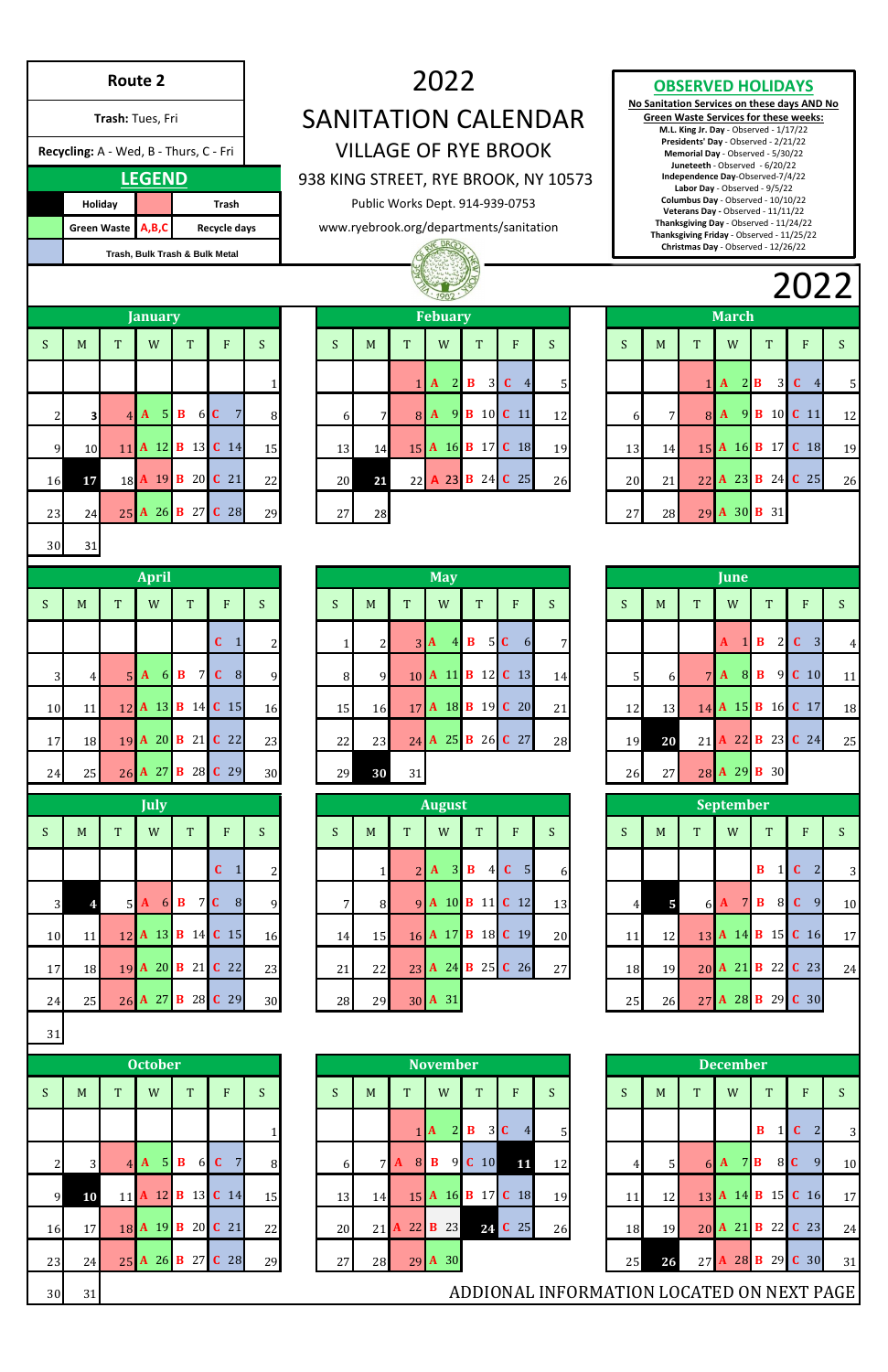# **GARBAGE & HOW TO DISPOSE:**

# *General Information:*

➢ Place garbage out for collection between 6:00p.m.the night before your scheduled pick-up and 6:00 a.m. the day of your scheduled pick-up.

- ➢ Garbage is considered anything from your home such as, kitchen waste, toiletry waste, kitchen & bathroom pale stuff.
- ➢ Use watertight containers with covers having a max. capacity of 30 gallons.
- ➢ The filled weight of any such container shall not exceed 50 pounds.
- ➢ No more than **two** 30-gallon containers of garbage will be collected from each household.
- ➢ All containers shall be **removed** from the curb no later than 12 hours after collection.

# **Bulk Metal Recyclables**

➢ Place at curb side on **Bulk Metal Day Appliances:** Stoves, washing machines, metal water heaters, dishwashers, lawn mowers, bicycles (tires removed), swing sets (cut to 4 foot sections), bed frames, snow blowers, tire rims, fencing, B-B-Q grills. Note: gas tanks are **NOT** collected.

**Freon** must be removed by a licensed Freon Removal Vendor before pickup. Remove doors for safety. A/C units, freezers, refrigerators, etc.

**Items not accepted at H-MRF:** Freon containing items, paint, oil, bulbs, appliances like coffee makers, vacuums, thermostats and thermometers, alkaline batteries, smoke detectors, lawn & garden tools.

# **Get Rid of E-Waste the RightWay**

**Facts:** NYS law prohibits **"**E-Waste**"** from disposal with household trash. **These items will no longer be collected curbside:**

**E-Waste:** TVs, computers & all computer components including wires, printers, scanners, ink cartridges, fax machines, DVD's, VCR's, digital music players, & video recorders, cable or satellite receivers, electronic or video game consoles, cameras, speakers, microwaves, and cell phones. **These items can be taken to the Port Chester Public Works Facility or the Westchester County H-MRF (see below).**

**Reuse:** Try to donate used computer equipment or have your equipment refurbished.

**Port Chester Location:** Go to www.https://www.portchesterny.com/department-public-works or call (914) 939-5207 for hours to drop off your Ewaste only at the Port Chester Public Works Facility at 82 Fox Island Road, Port Chester, NY.

**County Location:** Go to www.westchestergov.com or call 813-5425 to schedule an appointment to drop off your E-Waste and other County accepted items at the **County H-MRF** location, located at 15 Woods Road in Valhalla, NY or call the Village 939-0753.

# **BULK TRASH & HOW TO DISPOSE:**

# *General Information:*

- ➢ Place bulk trash curbside between 6:00 p.m. Wednesday and 6:00 a.m. Thursday.
- ➢ Place bulk in suitable containers to prevent scattering.
- ➢ 50 pound limit to each container.
- ➢ 2-cubic yard limit from each household.
- ➢ Large metal appliances are recycled (See Bulk Metal Recycling Schedule).

# *Bulk Trash is considered:*

➢ Furniture, mattresses (in a mattress bag), clothing, hangers, toys, books, carpeting (3 ft. rolled sections), packing materials, wood fencing, water heater (plastic), old paint (must be dried & lids removed), non-rechargeable batteries.

# *Not Collected:*

- ➢ Construction & demolition debris: lumber, concrete, dirt, plaster, rock, brick, asphalt, roof material, large wooden crates.
- ➢ Also: Railroad ties, telephone poles, flammable or highly combustible matter such as paint thinner, varnish, oil and gasoline, propane tank.
- ➢ Stones or quantities of sod.
- ➢ Boats/trailers, auto parts, oil tanks, riding mowers, tires & car batteries (take to local repair shop).
- ➢ Corrugated cardboard (see recycling).
- ➢ ELECTRONIC WASTE: See E-Waste or H-MRF info.

# *STREET LIST FOR ROUTES*

# **RTE COLUMN** – ROUTE # **G COLUMN** – GARBAGE DAYS **R COLUMN** – RECYCLE DAY

| <b>STREET</b>            | <b>RTE</b> | $\mathbf{r}$ |   | <b>STREET</b>            | <b>RTE</b> |      |   | <b>STREET</b>           | <b>RTE</b>            | G.      | $\mathbf{R}$ | <b>STREET</b>             | <b>RTE</b>     | G.       | $\mathbf{R}$ |
|--------------------------|------------|--------------|---|--------------------------|------------|------|---|-------------------------|-----------------------|---------|--------------|---------------------------|----------------|----------|--------------|
| <b>ACKER DRIVE</b>       |            | T.F          | в | <b>CROSSWAY</b>          |            | Г.F  | в | KNOLLWOOD DRIVE         |                       |         | в            | <b>RED ROOF DRIVE</b>     | 2              |          | <b>B</b>     |
| <b>ALFRED COURT</b>      |            | IT.F         | С | DAVID LANE               | 2          | IT.F |   | <b>LATONIA ROAD</b>     |                       | $2$ T.F | в            | <b>REUNION ROAD</b>       | 2 <sup>1</sup> | IT.F     | C            |
| <b>ANDERSON HILL</b>     |            | T.F          | с | DEER RUN                 | 2          | T.F  |   | <b>LAVENDER LANE</b>    | 2                     |         | С            | RIDGE BLVD.               |                | M,TH A   |              |
| <b>ARBOR DRIVE</b>       |            | M.W          |   | <b>DIVISION STREET</b>   |            | M.TH |   | LAWRIDGE DRIVE          |                       | M.TH    | C            | RIDGE RD.                 |                |          | в            |
| <b>ARGYLE ROAD</b>       |            | IM.TH IA     |   | <b>DIXON STREET</b>      |            | M.TH |   | LEE LANE                |                       | IT.F    |              | ROANOKE AVENUE            |                | M,TH A   |              |
| ARLINGTON PLACE          |            | T.F          | в | DORAL GREENS             |            | T.F  |   | <b>LEGENDARY CIRCLE</b> |                       | IT.F    | c            | <b>ROBINS ROOST</b>       |                |          | в            |
| <b>JARROWWOOD CIRCLE</b> |            | lT.F         | С | <b>IDORCHESTER DRIVE</b> |            | M.TH |   | LINCOLN (#1-#31)        | $\mathbf{2}^{\prime}$ | IT.F    | A            | <b>ROCKINGHORSE TRAIL</b> |                | M.THIC   |              |
| BARBER PLACE             |            | IM.TH I A    |   | <b>EAGLES BLUFF</b>      |            | IT.F | в | LINCOLN AVE. (#32-#109) | 2                     | IT.F    | в            | <b>ROCKRIDGE DRIVE</b>    |                |          | в            |
| <b>BAYBERRY</b>          |            | M.W          |   | <b>IEDGEWOOD DRIVE</b>   |            | M.TH | в | LITTLE KINGS LANE       |                       | M.TH B  |              | <b>ROSE LANE</b>          |                | $2$ IT.F | C            |

| <b>BEACON LANE</b>            | $\overline{2}$          | T.F             | А  | ELLENDALE AVENUE         | $\overline{1}$          | M.TH  | A  | LOCH LANE              |                | M,TH       | B            | SLEEPY HOLLOW RD                  |                | м,тн  с   |                |
|-------------------------------|-------------------------|-----------------|----|--------------------------|-------------------------|-------|----|------------------------|----------------|------------|--------------|-----------------------------------|----------------|-----------|----------------|
| <b>BEECHWOOD BLVD.</b>        |                         | м,тн   в        |    | ELM HILL DRIVE           | $\overline{2}$          | T.F   | в  | LONGLEDGE DR.          | $\overline{2}$ | <b>T.F</b> | A            | SOUTH RIDGE ST.                   |                | $M, TH$ A |                |
| <b>BELL PLACE</b>             | $\overline{2}$          | T,F             | А  | <b>FAIRLAWN PARKWAY</b>  | $\overline{\mathbf{1}}$ | M.TH  | c  | LOUIS COURT            | $\overline{2}$ | IT.F       | А            | <b>STONE FALLS COURT</b>          |                | M.TH A    |                |
| <b>BELLEFAIR</b>              | $\overline{2}$          | T,F             | c  | FELLOWSHIP LANE          | $\overline{2}$          | T,F   | c  | LYON ST.               |                | M,TH       | A            | SUNSET ROAD                       | $\overline{2}$ | T.F       | $\overline{A}$ |
| <b>BERKLEY DRIVE</b>          | $\overline{2}$          | T,F             | в  | <b>FRANKLIN STREET</b>   | $\overline{1}$          | M,TH  | A  | <b>MAGNOLIA DRIVE</b>  |                | M,TH       | B            | SYLVAN ROAD                       | $\overline{2}$ | T,F       | <b>B</b>       |
| <b>BERKLEY LANE</b>           | $\overline{a}$          | T,F             | в  | <b>GARDENIA LANE</b>     | $\overline{2}$          | T.F   | c  | MAPLE COURT            | $\overline{2}$ | IT.F       | A            | TALCOTT ROAD                      | $\overline{a}$ | IT.F      | в              |
| <b>BETSY BROWN ROAD</b>       | $\overline{2}$          | T,F             | в  | <b>GARIBALDI PLACE</b>   | $\mathbf{1}$            | M,TH  | A  | MAPLEWOOD LANE         |                | M,TH       | $\mathbf{A}$ | TAMARACK ROAD                     |                | M,TH A    |                |
| <b>BIRCH LANE</b>             | $\overline{2}$          | T.F             | в  | <b>GRANT STREET</b>      | $\overline{1}$          | M,TH  | A  | <b>MARK DRIVE</b>      | $\overline{2}$ | T.F        | в            | <b>TERRACE COURT</b>              | $\overline{2}$ | T,F       | $\mathbf{A}$   |
| <b>BISHOP DRIVE N &amp; S</b> |                         | lm.TH           | lв | <b>GREENHOUSE CIRCLE</b> | $\overline{2}$          | T.F   | в  | MAYWOOD AVENUE         |                | M,TH       | A            | THE POINTE                        |                | M.TH      |                |
| <b>BLUEBIRD HOLLOW</b>        | $\overline{2}$          | T,F             | в  | <b>GREENWAY</b>          | 3                       | M,W   | C. | <b>MEADOWLARK ROAD</b> | $\overline{2}$ | IT.F       | в            | <b>TREE TOP</b>                   | 3              | M,W       | c              |
| <b>BOBBIE LANE</b>            | $\overline{\mathbf{c}}$ | T,F             | в  | <b>HAWTHORNE AVENUE</b>  | $\overline{1}$          | M,TH  | A  | MEETING HOUSE LN       | $\overline{2}$ | T.F        | c            | VALLEY TERRACE                    |                | M,TH A    |                |
| <b>BOLTON PLACE</b>           |                         | M,TH            | lв | <b>HEIRLOOM LANE</b>     | $\overline{2}$          | T.F   | c  | MILESTONE ROAD         | 2              | <b>T.F</b> | c            | <b>VINTAGE COURT</b>              | $\overline{2}$ | T.F       | C              |
| <b>BONWIT ROAD</b>            | $\overline{2}$          | T,F             | в  | <b>HERITAGE COURT</b>    | $\overline{2}$          | T,F   | c  | MILLENNIUM PLACE       | $\overline{2}$ | <b>T.F</b> | C            | WEST WILLIAM ST.                  |                | M,TH A    |                |
| <b>BOWMAN AVENUE</b>          |                         | м.тн   А        |    | HIDDEN POND DR.          | $\overline{2}$          | T.F   | A  | MOHEGAN LANE           | $\overline{2}$ | IT.F       | в            | <b>WEST RIDGE DRIVE</b>           | $\overline{2}$ | T.F       | <b>B</b>       |
| <b>BOXWOOD PLACE</b>          |                         | ім.тн і с       |    | HIGH POINT CIRCLE        | $\overline{2}$          | T.F   | c  | MONROE PLACE           |                | M,TH       | A            | <b>WEST STREET</b>                |                | M,TH A    |                |
| <b>BROOK LANE</b>             | $\overline{a}$          | T,F             | А  | <b>HIGHVIEW AVENUE</b>   | $\overline{1}$          | M,TH  | A  | MULBERRY COURT         | $\overline{2}$ | T.F        | C            | WESTCHESTER AVE(#509-#568)        |                | M.TH A    |                |
| <b>BROOKRIDGE COURT</b>       | $\overline{a}$          | T,F             | A  | <b>HILLANDALE ROAD</b>   | $\overline{1}$          | M,TH  | в  | <b>NEUTON AVENUE</b>   |                | M,TH       | A            | <b>WESTCHESTER AVE(#705-#725)</b> | $\overline{2}$ | IT.F      | $\overline{A}$ |
| <b>BROOKSIDE WAY</b>          | $\overline{a}$          | T,F             | в  | HILLCREST AVENUE         | $\mathbf{1}$            | M,TH  | A  | N. RIDGE (#175-#298)   |                | M,TH       | в            | <b>WESTERLEIGH COURT</b>          | $\overline{a}$ | T,F       | в              |
| <b>BRUSH HOLLOW</b>           | 3                       | IM.W            | c  | HILLS POINT LANE         | $\overline{2}$          | T.F   | в  | N. RIDGE (#375-#492)   |                | M,TH       | C            | <b>WESTVIEW AVENUE</b>            |                | M,TH A    |                |
| <b>CANDY LANE</b>             | $\overline{2}$          | T,F             | в  | <b>HOLLY LANE</b>        | $\overline{1}$          | M.TH  | C. | N. RIDGE(#16-#159)     |                | M,TH       | A            | <b>WHIPPOORWILL RD</b>            |                | M.THIC    |                |
| <b>CANTERBURY LANE</b>        | $\overline{\mathbf{c}}$ | T,F             | в  | HONEYSUCKLE LANE         | $\overline{\mathbf{c}}$ | T,F   | c  | OLD OAK ROAD           | 2              | T,F        | в            | <b>WHITTEMORE PLACE</b>           |                | M,TH A    |                |
| <b>CARLTON LANE</b>           | $\overline{2}$          | T,F             | в  | <b>HORSESHOE LANE</b>    | $\overline{2}$          | T,F   | в  | OLD ORCHARD ROAD       | $\overline{2}$ | <b>T.F</b> | в            | <b>WILTON CIRCLE</b>              | $\overline{2}$ | T,F       | $\overline{A}$ |
| <b>CAROL COURT</b>            | $\overline{2}$          | T,F             | C  | <b>HUNTER DRIVE</b>      | $\overline{2}$          | T.F   | в  | ORIOLE PLACE           | $\overline{2}$ | IT.F       | в            | <b>WILTON ROAD</b>                | $\overline{a}$ | T.F       | $\overline{A}$ |
| <b>CASTLE LANDING</b>         |                         | м,тн   в        |    | <b>IRENHYL AVENUE</b>    | $\overline{1}$          | M,TH  | A  | OSBORNE PLACE          |                | M,TH       | $\mathbf{A}$ | WINDING WOOD N&S                  | $\overline{2}$ | T.F       | в              |
| <b>CASTLEVIEW COURT</b>       | $\mathbf{1}$            | м,тн   в        |    | <b>IVY HILL</b>          | 3                       | M,W   | c  | PADDOCK ROAD           | $\overline{2}$ | T.F        | в            | <b>WINDSOR ROAD</b>               |                | M,TH A    |                |
| CHARLES LANE                  | $\overline{a}$          | T,F             | в  | JACQUELINE LANE          | $\overline{2}$          | T,F   | в  | PARADE LANE            | $\overline{2}$ | <b>T.F</b> | c            | <b>WINTHROP DRIVE</b>             | $\overline{a}$ | T,F       | в              |
| CHURCHILL ROAD                | $\overline{2}$          | T,F             | в  | <b>JAMES WAY</b>         | $\mathbf{1}$            | M,TH  | в  | PARKRIDGE CT.          | $\overline{2}$ | T,F        | A            | WOODLAND AVENUE                   |                | M,TH A    |                |
| <b>COLLEGE AVENUE</b>         |                         | <b>M,TH   A</b> |    | <b>JASMINE LANE</b>      | $\overline{2}$          | T,F   | c  | PARKWOOD PLACE         |                | M,TH       | $\mathbf{C}$ | WOODLAND DRIVE                    |                | $M, TH$ B |                |
| <b>COMLY AVENUE</b>           |                         | ім.тн і в       |    | <b>JEAN LANE</b>         | $\overline{c}$          | T.F   | A  | PHYLLIS PLACE          | 2              | T,F        | А            | WYMAN ST NORTH                    |                | M,TH A    |                |
| CONCORD PLACE                 | $\overline{2}$          | T.F             | в  | JENNIFER LANE            | $\overline{2}$          | T.F   | A  | PINE RIDGE ROAD        | $\overline{2}$ | IT.F       | в            | <b>WYMAN STREET</b>               |                | M,TH A    |                |
| <b>COUNTRY RIDGE</b>          | $\mathbf{1}$            | м,тн   с        |    | KING ST. (#745 - #952)   | $\overline{1}$          | M,TH  | в  | PINE TREE DRIVE        | $\overline{2}$ | T.F        | C            |                                   |                |           |                |
| <b>CRESCENT PLACE</b>         | $\mathbf{1}$            | M.TH A          |    | KING ST. (#972-#1004)    | $\overline{1}$          | IM.TH | C  | PRIMROSE LANE          |                | 2 $IT.F$   | $\mathbf{C}$ |                                   |                |           |                |